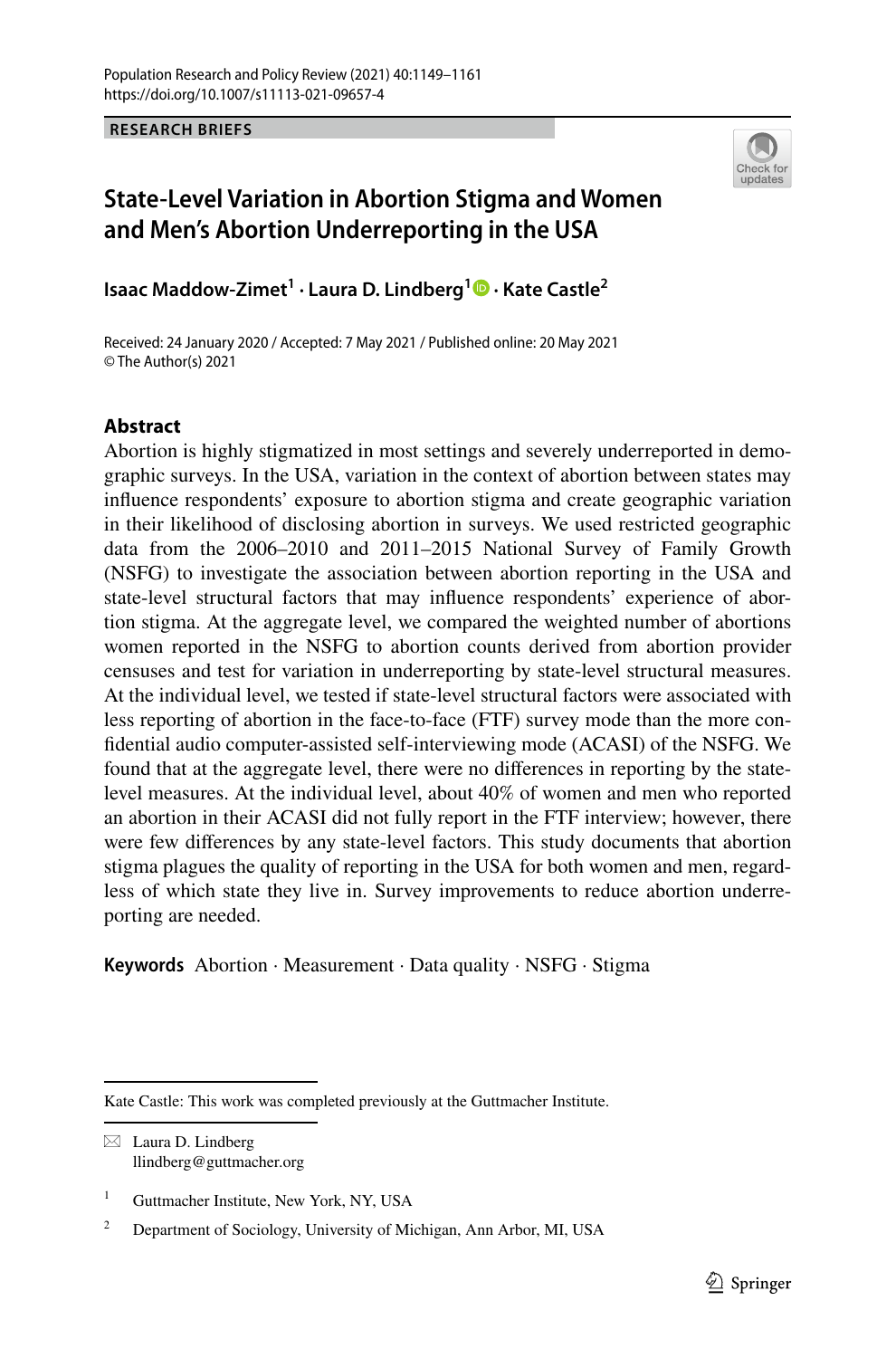### **Introduction**

Underreporting of abortion compromises the quality of individual-level demographic data in surveys in Europe, the USA, and the Global South (Houzard et al., [2000;](#page-11-0) Jones & Kost, [2007](#page-11-1); Lindberg et al., [2020;](#page-12-0) MacQuarrie et al., [2018;](#page-12-1) Scott et al., [2019](#page-12-2)). It is well established that respondents may not report sensitive behaviors to provide more socially desirable responses (Tourangeau & Yan, [2007\)](#page-12-3); with abortion, the sensitivity of the behavior is assumed to refect high levels of abortion stigma in most settings. Kumar et al. ([2009\)](#page-12-4) characterize abortion stigma as "a negative attribute ascribed to women who seek to terminate a pregnancy that marks them, internally or externally, as inferior to ideals of womanhood". Norris et al. [\(2011\)](#page-12-5) highlight other causes of abortion stigma, including legal restrictions on the procedure, views of abortion as 'dirty' or 'unhealthy', and the intentional use of ostracizing behaviors by groups of people with religious or ethical oppositions to abortion.

Prior literature on abortion stigma distinguished between internalized and perceived stigma at the individual level (how women feel about their own abortion and the reactions they expect from others) and enacted stigma at the interpersonal level (how others treat them post disclosure) (Hanschmidt et al., [2016\)](#page-11-2). Research has given less attention to structural factors in women's environments that may infuence their experiences of stigma. Yet broader work on stigma conceptualize it as a multilevel process, with structural stigma defned as "societal-level conditions, cultural norms, and institutional policies that constrain the opportunities, resources, and well-being of the stigmatized," (Hatzenbuehler & Link, [2014](#page-11-3)) playing an important role.

Likewise, most research on abortion underreporting in the USA has focused on either survey-level design factors or individual-level characteristics associated with underreporting and have not addressed the potential infuence of structural stigma (Cowan et al., [2016](#page-11-4); Lindberg & Scott, [2018;](#page-12-6) Lindberg et al., [2020;](#page-12-0) Peytchev et al., [2010](#page-12-7); Tennekoon, [2017](#page-12-8); Tierney, [2019\)](#page-12-9). However, the context in which respondents live also may infuence their likelihood of disclosing abortion experiences. Within the USA, respondents living in diferent states are exposed to diferent structural factors that infuence laws and policies, the visibility of abortion, and relevant socio-cultural attitudes. For example, the extent to which abortion is officially sanctioned or marginalized through abortion laws differs across states; more restrictive laws may reinforce the status of abortion as stigmatized behavior. State diferences in religiosity and in attitudes toward abortion may infuence how respondents perceive others will react to their disclosure (and thus the likelihood that they will disclose (Cowan, [2014](#page-11-5)). Additionally, the visibility of abortion may infuence reporting, as women with less exposure to others with abortion experiences may feel it is a rarer event and more stigmatized (Kumar et al., [2009](#page-12-4)).

In this study, we use restricted geographic data from the National Survey of Family Growth (NSFG), a key demographic survey in the USA, to investigate the association between abortion reporting and a set of state-level measures of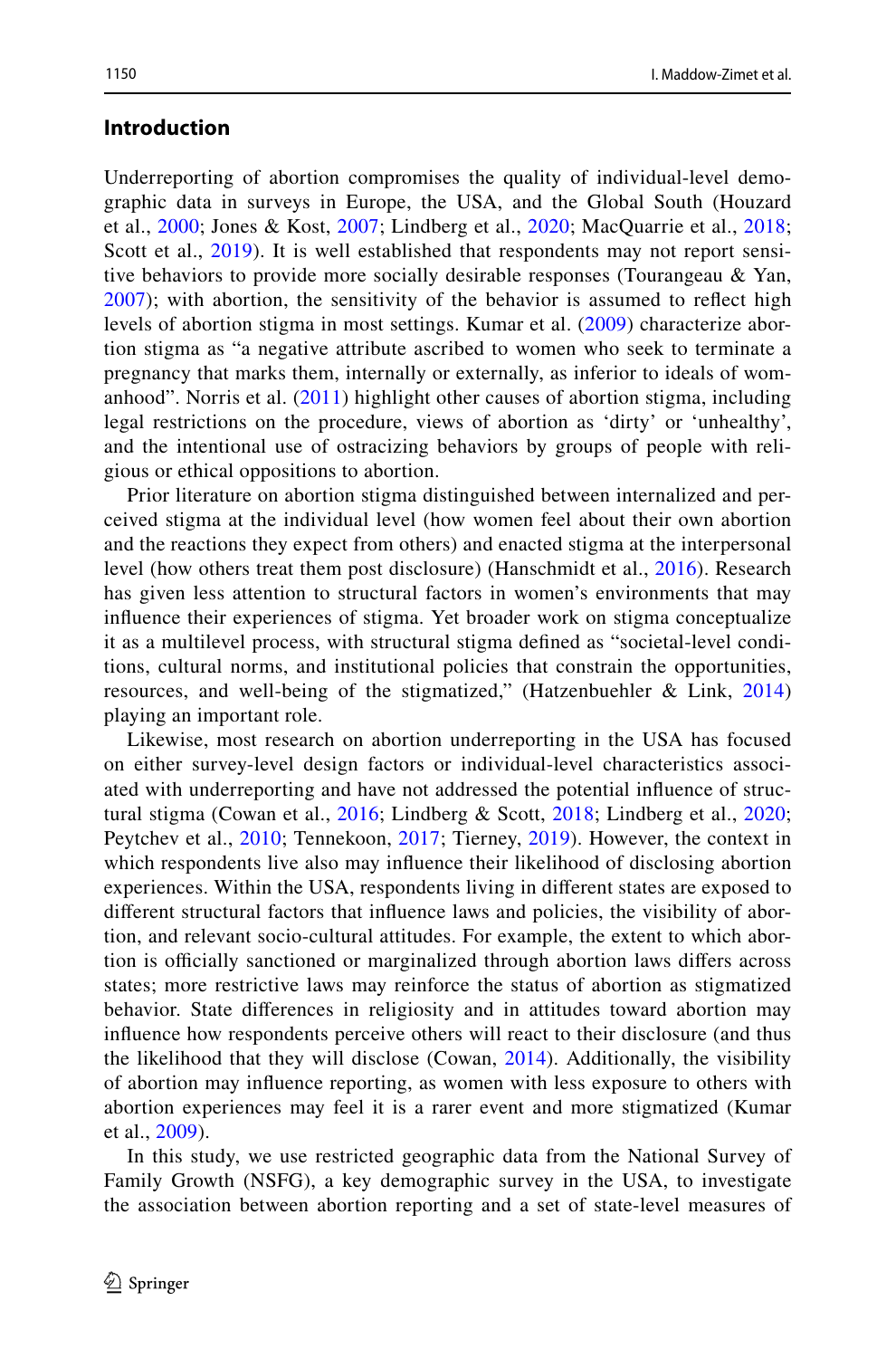structural abortion stigma. We test if abortion reporting is less complete among respondents living in states with greater structural stigma. We also test if individuals exposed to greater structural abortion stigma in their state are less likely to report their abortion in the face-to-face (FTF) portion of the interview (where respondents may feel more pressure to provide socially desirable responses) than in the more confdential audio computer-assisted self-interview (ACASI) portion; ACASI was designed to improve reporting of sensitive behaviors and has been shown to elicit higher reports of abortion than the FTF interview (Lindberg & Scott, [2018;](#page-12-6) Turner et al., [1998\)](#page-12-10). We also explore for the frst time abortion underreporting among men in the USA. This analysis can help to identify ways in which survey questions about people's reproductive histories can be improved to produce more accurate and complete data.

# **Methods**

### **Data**

We analyzed data from the NSFG, a nationally representative household sur-vey of the non-institutionalized civilian population of US women and men<sup>[1](#page-2-0)</sup> aged 15–44 in the USA (Lepkowski et al., [2010](#page-12-11)). We pooled data from the 2006–2010 and 2011–2015 waves for a total sample size of 23,579 women and 19,724 men; we then used restricted data on respondents' state of residence, accessed through the National Center for Health Statistics Research Data Center, to merge the pooled data with state-level measures of abortion stigma developed for this analysis (described below).

The NSFG asked all respondents to report pregnancies frst in the FTF interview and then again in the ACASI portion. In the FTF interview, female respondents were asked how many times they have ever been pregnant, followed by detailed questions about each pregnancy, including the pregnancy outcome. In the ACASI they were asked separately their number of live births, abortions and miscarriages within the last fve calendar years. Both the FTF and ACASI modes asked male respondents the total number of pregnancies they had ever fathered that did not end in a live birth and the outcome of those pregnancies.

### **Measures**

## **Structural Stigma**

Informed by theoretical literature, we developed fve proxy measures of diferent aspects of structural stigma (identifed in italics below). First, we used a variable

<span id="page-2-0"></span><sup>&</sup>lt;sup>1</sup> All NSFG respondents self-report their current gender at the time of interview, which determines the questionnaire they are routed into.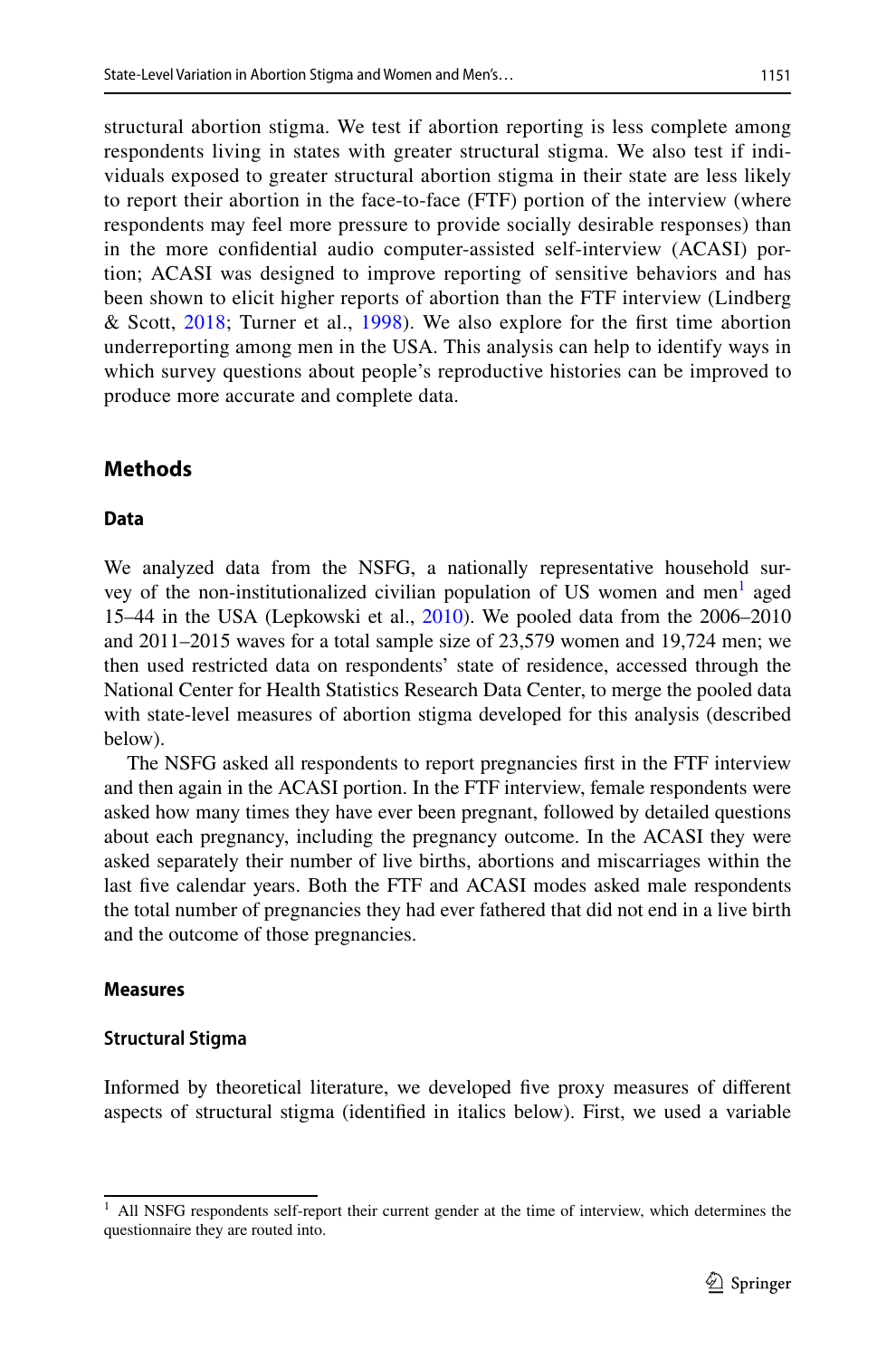of the state *policy environment,* constructed in previous work, that characterized states as hostile to abortion, supportive, or 'middle-ground' based on the number of restrictions in the state in 2011 (Gold & Nash, [2012](#page-11-6)).

We also obtained proxy measures of the visibility of abortion within the state, which could infuence how common or accepted respondents feel the procedure is: the *abortion rate* per 1000 women of reproductive age by state of residence (averaged across 2008 and 2013) and the *number of abortion clinics* per 1000 women of reproductive age (averaged across 2008 and 2014, and defned as facilities providing 400 or more abortions per year, which provide the large majority of abortions in the USA, and which are likely the most visible to respondents in our sample; Jones  $\&$ Jerman, [2017\)](#page-11-7).

We used data from the 2014 Religious Landscape Study to construct two distinct measures of the state cultural environment that may infuence abortion stigma (Pew Research Center, [2016](#page-12-12)). First, to measure *public opinion* about abortion we categorized states by the proportion of respondents that believed abortion should be legal in "all or most cases." The second was a measure of state *religiosity* (the proportion of respondents that said religion was "very important" in their life); while not all religions proscribe abortion, the links between religious belief and abortion stigma are well-documented (Frohwirth et al., [2018\)](#page-11-8), and it provides a reasonable proxy measure for religion-based stigma.

#### **Individual Sociodemographics**

The individual-level analysis controlled for sociodemographic characteristics measured in the NSFG that were associated with abortion underreporting in prior studies: age at time of interview  $(15-24, 25-29, 30-34, 35+)$ , race and Hispanic ethnicity (non-Hispanic white, non-Hispanic black, non-Hispanic other, Hispanic), parity (0 or  $1+$ prior births), household income at time of interview (0–99% of the federal poverty line,  $100-299\%$ , and  $300\%$  +), a dichotomous measure of urban residence, informal marital status (married, cohabiting, not in union), nativity (US-born or foreign-born), and a dichotomous indicator of whether the respondent said religion was very important in their life.

### **Analytical Approach**

We conducted two interrelated analyses of abortion reporting in the NSFG. The frst, among female respondents only, compares weighted aggregate reports of abortions within specifc groupings of states with external abortion counts by state of residence derived from censuses of abortion providers in the  $USA<sup>2</sup>$  $USA<sup>2</sup>$  $USA<sup>2</sup>$  (Guttmacher Institute, [2018](#page-11-9); Jones & Jerman, [2017](#page-11-7)); the latter are considered the most complete abortion counts available, as not all states report data to the Centers for Disease Control and Prevention (Jatlaoui, [2018\)](#page-11-10).

<span id="page-3-0"></span> $2$  Because there are no external counts of abortion for men, this aggregate level analysis could not be done for male NSFG respondents.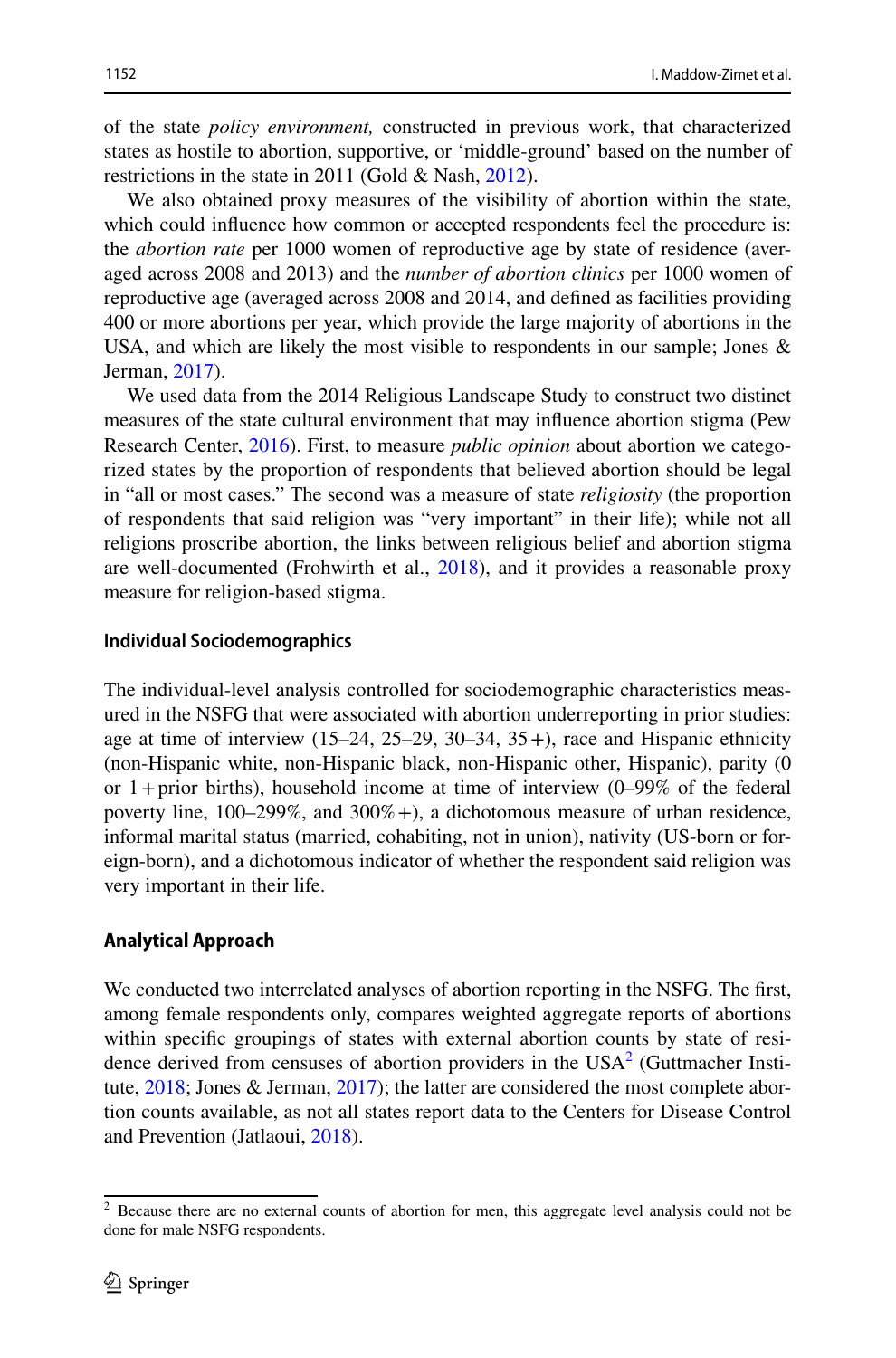| Measure <sup>b</sup>                                                                  | Number of states <sup>a</sup> | Percent distribution of respondents |               |  |
|---------------------------------------------------------------------------------------|-------------------------------|-------------------------------------|---------------|--|
|                                                                                       |                               | Male $(\%)$                         | Female $(\%)$ |  |
| <b>Abortion</b> laws                                                                  |                               |                                     |               |  |
| Hostile (4–10 restrictions)                                                           | 26                            | 58                                  | 59            |  |
| Middle-ground $(2-3)$                                                                 | 11                            | 13                                  | 13            |  |
| Supportive $(0-1)$                                                                    | 14                            | 29                                  | 28            |  |
| Abortion rate <sup>c</sup> (per 1000 women aged 15-44)                                |                               |                                     |               |  |
| Low $(6-10$ abortions per $1000$ )                                                    | 17                            | 15                                  | 15            |  |
| Middle $(11-16)$                                                                      | 17                            | 34                                  | 34            |  |
| High $(17-33)$                                                                        | 17                            | 51                                  | 50            |  |
| Number of abortion clinics <sup>d</sup> (per 100,000 women aged 15–44)                |                               |                                     |               |  |
| Low $(2-7$ clinics per $100,000$                                                      | 17                            | 26                                  | 27            |  |
| Middle $(7-17)$                                                                       | 17                            | 40                                  | 40            |  |
| High (19-42)                                                                          | 17                            | 34                                  | 33            |  |
| Proportion of population who believes abortion should be legal in "all or most cases" |                               |                                     |               |  |
| Low $(35-48%)$                                                                        | 17                            | 27                                  | 29            |  |
| Middle (48-56%)                                                                       | 17                            | 40                                  | 39            |  |
| High (57-74%)                                                                         | 17                            | 32                                  | 32            |  |
| Proportion of population who says that religion is "very important" in their lives    |                               |                                     |               |  |
| Low $(32-47%)$                                                                        | 17                            | 32                                  | 32            |  |
| Middle (48-56%)                                                                       | 17                            | 34                                  | 33            |  |
| High $(56-77%)$                                                                       | 17                            | 34                                  | 35            |  |

<span id="page-4-0"></span>**Table 1** State-level groupings by measures of structural stigma and weighted percent distribution of respondents in each area, by gender, pooled NSFG 2006–2015

a Numbers represent the categorization of each of the 50 states+DC, not the number of states represented in the NSFG sample

<sup>b</sup>Ranges shown in parentheses may overlap due to rounding

c By state of residence

<sup>d</sup>Clinics defined as facilities providing 400 or more abortions per year

We grouped states using each of the five proxy measures of abortion stigma (policy environment, abortion rate, number of abortion clinics, public opinion and state religiosity). For each except the frst measure, we categorized states into low, middle and high terciles, so that a third of states fell into each category (see Table [1\)](#page-4-0).

Within each state tercile group, we compared the number of abortions in the five years prior to the interview that women reported in the FTF interview with external estimates of the number of abortions obtained by residents of those same pooled states. We adjusted these external estimates to match the NSFG's sampling frame and fve year recall period following an approach used previously for national estimates (Lindberg et al., [2020](#page-12-0)). Our outcome measure—the level of underreporting—was the proportion of abortions reported in the NSFG as compared to external counts in each state tercile group. We assessed statistical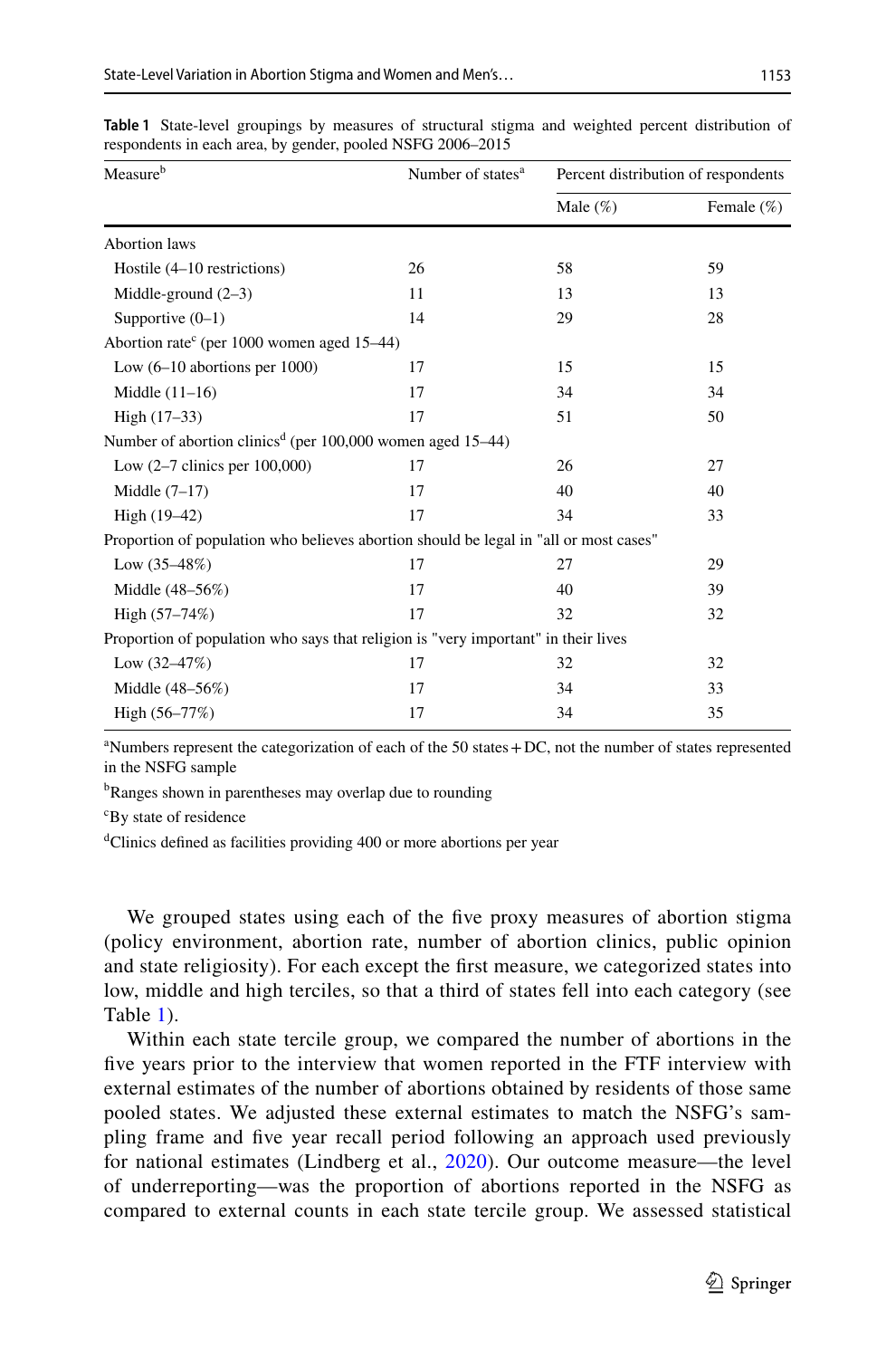<span id="page-5-2"></span>**Fig.** 1 Proportion of abortions reported as compared to adjusted external counts, by measures of state- ► level abortion stigma, among women aged 15–44, pooled NSFG 2006–2015

signifcance on the basis of non-overlapping confdence intervals between state groups, a relatively conservative approach.

We complemented this aggregate analysis with an individual-level analysis of discrepancies in abortion reporting between the FTF and ACASI portions of the questionnaire. Among women and men reporting any abortions in the ACASI portion of the NSFG (men=2442, women=1408), we identifed if respondents had reported fewer abortions in the FTF interview.For female respondents, we restricted the FTF counts to abortions ending in the fve calendar years prior to the interview to parallel ACASI reports, including a bufer period of 6 months on either side to account for slight misdating; for male respondents the counts referred to abortions over their lifetime.<sup>[3](#page-5-0)</sup> For each gender we estimated separate logistic regressions of the association of reduced abortion reporting in the FTF than ACASI mode with each of the five structural stigma measures for the state in which they reside. $4$  An advantage of this individual-level approach (as compared to the aggregate analysis) is that it allows controls for demographic characteristics known to be associated with abortion reporting; it also allows us to examine underreporting among men, for whom there is no reliable external count of abortions. All analyses accounted for the complex survey design of the NSFG using the *svy* commands in Stata 15.1 (Stata-Corp 2017). Note that due to data restrictions, we are unable to include unweighted sample sizes for specifc geographic groupings in the tables presented.

#### **Results**

#### **Demographic Characteristic of Respondents**

Table [1](#page-4-0) describes the weighted distribution of respondents in each pooled geographic area, stratifed by gender. The majority of both men and women reside in states with hostile abortion laws (58% and 59%, respectively), and in the states with abortion rates in the highest tercile (51% and 50%), while substantial pluralities live in states in the middle tercile of clinics per capita (40% and 40%), and of opinions about abortion legality (40% and 39%). Both male and female respondents are almost evenly distributed across states in the low, middle and high terciles of religiosity.

<span id="page-5-0"></span> $3$  A small number of respondents reported more abortions in the FTF than the ACASI (N=32 for women, N=26 for men); these cases were coded as concordant for the purpose of this analysis; we also dropped from all analyses a small number of respondents with reports in the ACASI of more than 30 abortions in the past five years  $(N=2$  for women,  $N=1$  for men).

<span id="page-5-1"></span><sup>&</sup>lt;sup>4</sup> We were unable to use multilevel models for this analysis as they would require split sampling weights for each level, which the NSFG does not make available.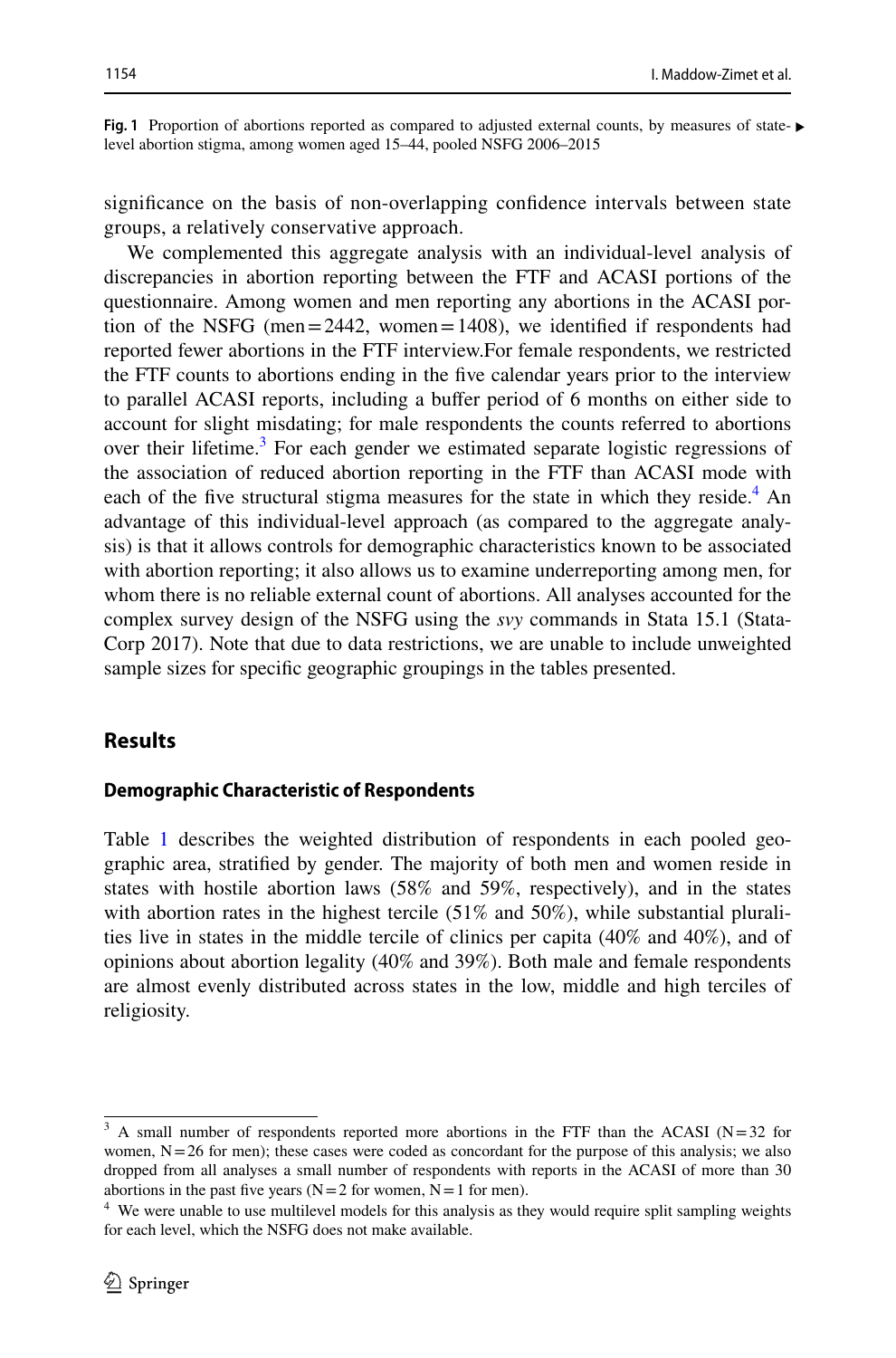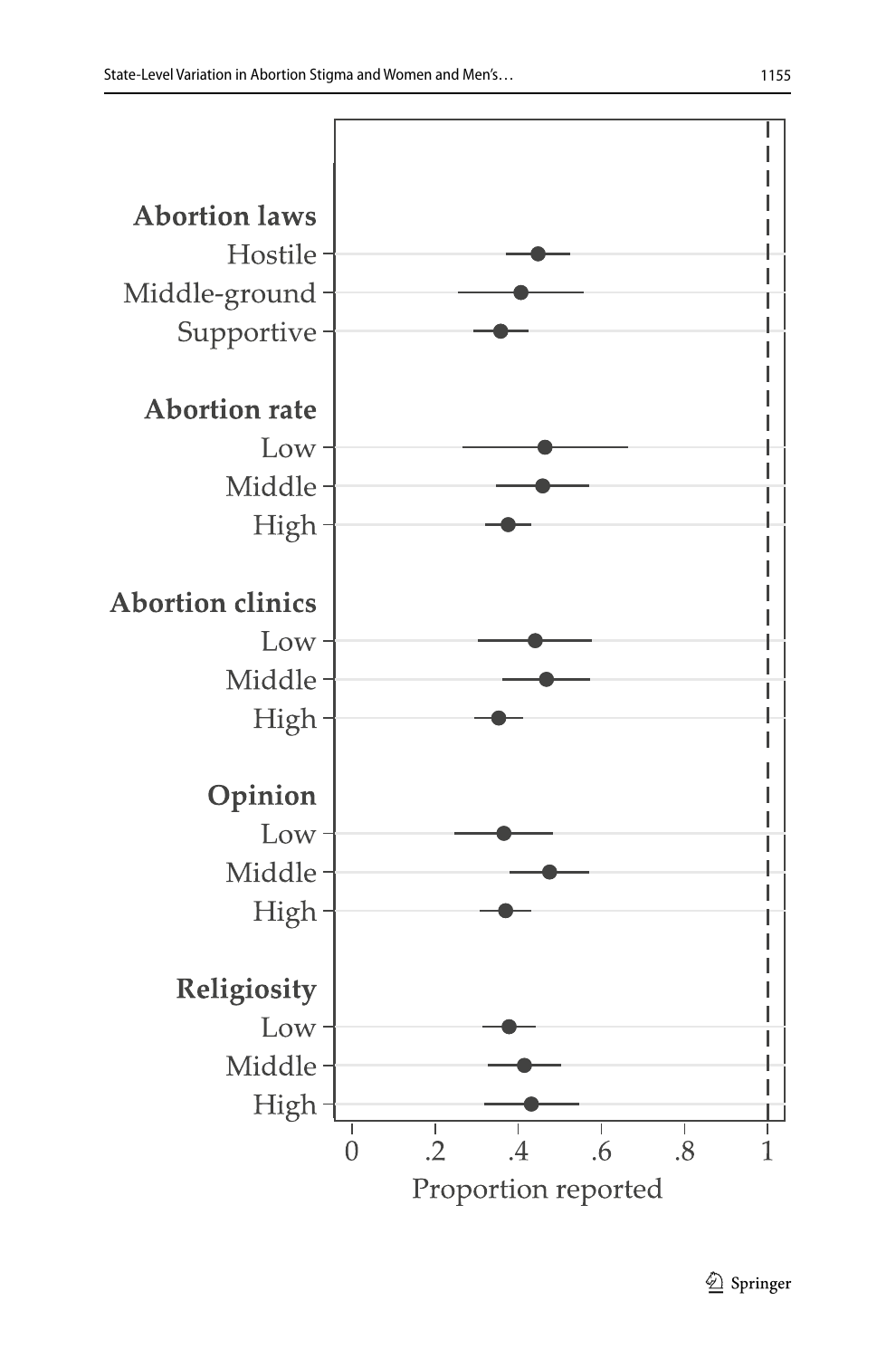<span id="page-7-0"></span>

| <b>Table 2</b> Results from logistic<br>regressions predicting<br>discordant reporting in the FTF<br>and ACASI mode from selected<br>state-level characteristics among<br>women aged 15-44 reporting<br>abortions in the ACASI mode,<br>pooled NSFG 2006-2015 | Measure                                                                                  | % Discordant | <b>OR</b> | $p$ -value | AOR <sup>c</sup> | $p$ -value |  |
|---------------------------------------------------------------------------------------------------------------------------------------------------------------------------------------------------------------------------------------------------------------|------------------------------------------------------------------------------------------|--------------|-----------|------------|------------------|------------|--|
|                                                                                                                                                                                                                                                               | Total                                                                                    | 0.41         |           |            |                  |            |  |
|                                                                                                                                                                                                                                                               | <b>Abortion</b> laws                                                                     |              |           |            |                  |            |  |
|                                                                                                                                                                                                                                                               | Hostile                                                                                  | 0.42         | 1.00      |            | 1.00             |            |  |
|                                                                                                                                                                                                                                                               | Middle-ground                                                                            | 0.34         | 0.70      | 0.28       | 0.78             | 0.47       |  |
|                                                                                                                                                                                                                                                               | Supportive                                                                               | 0.41         | 0.96      | 0.80       | 0.97             | 0.88       |  |
|                                                                                                                                                                                                                                                               | Abortion rate <sup>a</sup>                                                               |              |           |            |                  |            |  |
|                                                                                                                                                                                                                                                               | Low                                                                                      | 0.49         | 1.00      |            | 1.00             |            |  |
|                                                                                                                                                                                                                                                               | Middle                                                                                   | 0.44         | 0.80      | 0.47       | 0.74             | 0.40       |  |
|                                                                                                                                                                                                                                                               | High                                                                                     | 0.38         | 0.63      | 0.13       | 0.57             | 0.11       |  |
|                                                                                                                                                                                                                                                               | Number of abortion clinics <sup>b</sup>                                                  |              |           |            |                  |            |  |
|                                                                                                                                                                                                                                                               | Low                                                                                      | 0.53         | 1.00      |            | 1.00             |            |  |
|                                                                                                                                                                                                                                                               | Middle                                                                                   | 0.36         | 0.50      | 0.00       | 0.50             | 0.01       |  |
|                                                                                                                                                                                                                                                               | High                                                                                     | 0.39         | 0.58      | 0.01       | 0.57             | 0.02       |  |
|                                                                                                                                                                                                                                                               | Proportion of population who believes abortion should be legal in<br>"all or most cases" |              |           |            |                  |            |  |
|                                                                                                                                                                                                                                                               | Low                                                                                      | 0.51         | 1.00      |            | 1.00             |            |  |
|                                                                                                                                                                                                                                                               | Middle                                                                                   | 0.38         | 0.58      | 0.01       | 0.66             | 0.06       |  |
|                                                                                                                                                                                                                                                               | High                                                                                     | 0.39         | 0.60      | 0.01       | 0.66             | 0.04       |  |
|                                                                                                                                                                                                                                                               | Proportion of population who says that religion is "very important"<br>in their lives    |              |           |            |                  |            |  |
|                                                                                                                                                                                                                                                               | Low                                                                                      | 0.40         | 1.00      |            | 1.00             |            |  |
|                                                                                                                                                                                                                                                               | Middle                                                                                   | 0.37         | 0.91      | 0.67       | 0.90             | 0.65       |  |
|                                                                                                                                                                                                                                                               | High                                                                                     | 0.47         | 1.36      | 0.13       | 1.30             | 0.23       |  |

*OR* odds ratio, *AOR* adjusted odds ratio

a By state of residence

b Clinics defned as facilities providing 400 or more abortions per year

c Each stigma measure tested in separate model adjusted for age, race, income level, union status, parity, urban/rural locality, nativity, and importance of religious life

### **Aggregate Analysis**

Figure [1](#page-5-2) shows the proportion of abortions reported by women in the FTF portion of the NSFG as compared to external counts with their associated 95% confdence intervals, stratifed by our measures of states' levels of abortion stigma. Abortion was severely underreported in every grouping, with NSFG weighted counts representing 35–48% of the abortions in the adjusted external count. There were no signifcant diferences between any of the terciles within any measure of abortion stigma.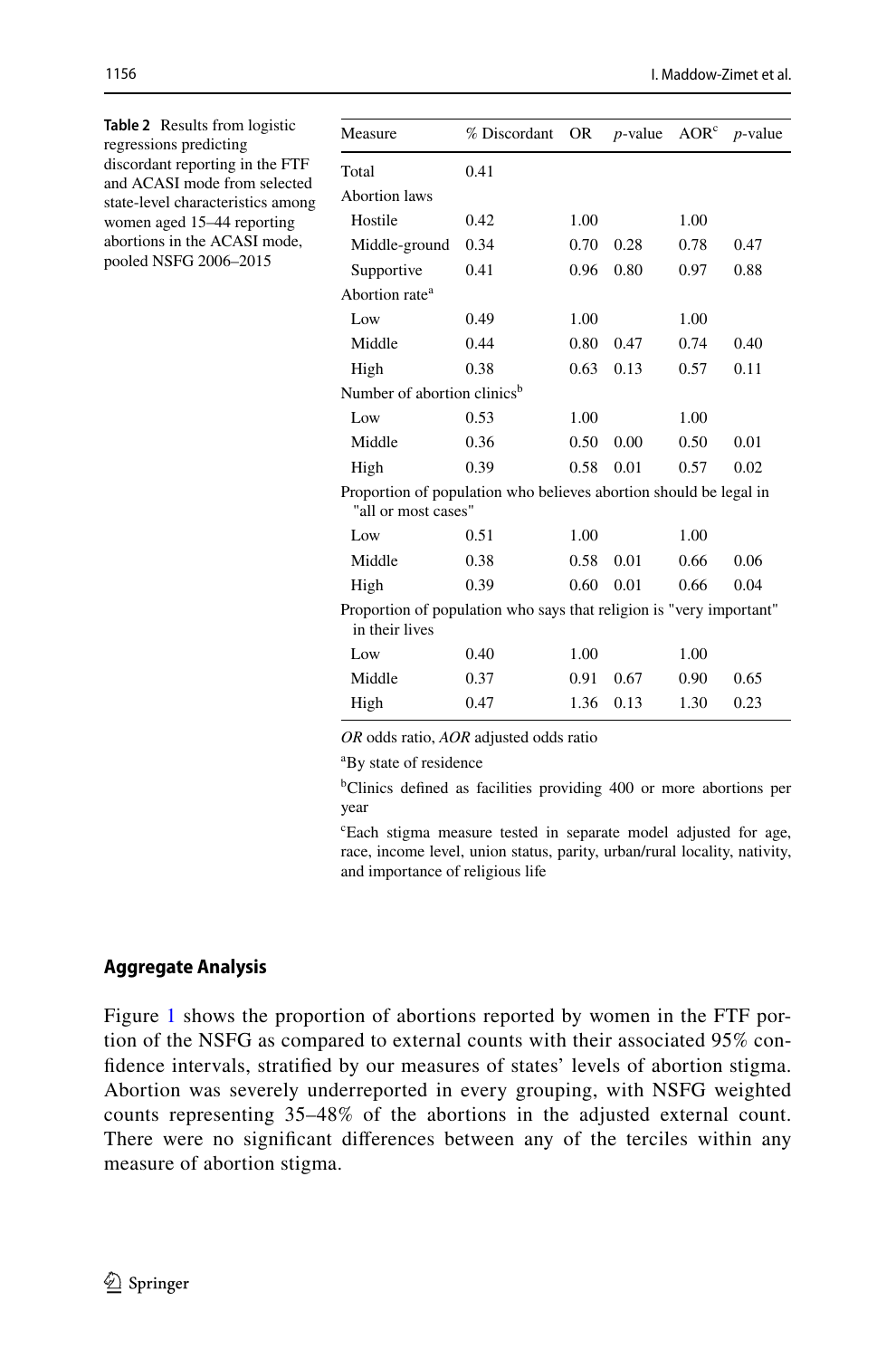<span id="page-8-0"></span>

| <b>Table 3</b> Results from logistic<br>regressions predicting<br>discordant reporting in the FTF<br>and ACASI mode from selected<br>state-level characteristics,<br>among men aged 15-44<br>reporting abortions in the<br>ACASI mode, pooled NSFG<br>2006-2015 | Measure                                                                                  | % Discordant | <b>OR</b>    | $p$ -value | AOR <sup>c</sup> | $p$ -value |  |
|-----------------------------------------------------------------------------------------------------------------------------------------------------------------------------------------------------------------------------------------------------------------|------------------------------------------------------------------------------------------|--------------|--------------|------------|------------------|------------|--|
|                                                                                                                                                                                                                                                                 | Total<br><b>Abortion</b> laws                                                            | 0.39         |              |            |                  |            |  |
|                                                                                                                                                                                                                                                                 | Hostile<br>Middle-ground                                                                 | 0.41<br>0.34 | 1.00<br>0.75 | 0.12       | 1.00<br>0.92     | 0.62       |  |
|                                                                                                                                                                                                                                                                 | Supportive<br>Abortion rate <sup>a</sup>                                                 | 0.39         | 0.94         | 0.65       | 0.90             | 0.54       |  |
|                                                                                                                                                                                                                                                                 | Low                                                                                      | 0.36         | 1.00         |            | 1.00             |            |  |
|                                                                                                                                                                                                                                                                 | Middle                                                                                   | 0.40         | 1.19         | 0.40       | 1.03             | 0.88       |  |
|                                                                                                                                                                                                                                                                 | High                                                                                     | 0.40         | 1.19         | 0.36       | 0.96             | 0.81       |  |
|                                                                                                                                                                                                                                                                 | Number of abortion clinics <sup>b</sup>                                                  |              |              |            |                  |            |  |
|                                                                                                                                                                                                                                                                 | Low                                                                                      | 0.40         | 1.00         |            | 1.00             |            |  |
|                                                                                                                                                                                                                                                                 | Middle                                                                                   | 0.38         | 0.93         | 0.66       | 0.79             | 0.16       |  |
|                                                                                                                                                                                                                                                                 | High                                                                                     | 0.40         | 1.01         | 0.97       | 0.79             | 0.19       |  |
|                                                                                                                                                                                                                                                                 | Proportion of population who believes abortion should be legal in<br>"all or most cases" |              |              |            |                  |            |  |
|                                                                                                                                                                                                                                                                 | Low                                                                                      | 0.43         | 1.00         |            | 1.00             |            |  |
|                                                                                                                                                                                                                                                                 | Middle                                                                                   | 0.37         | 0.75         | 0.07       | 0.80             | 0.14       |  |
|                                                                                                                                                                                                                                                                 | High                                                                                     | 0.39         | 0.85         | 0.32       | 0.86             | 0.38       |  |
|                                                                                                                                                                                                                                                                 | Proportion of population who says that religion is "very important"<br>in their lives    |              |              |            |                  |            |  |
|                                                                                                                                                                                                                                                                 | Low                                                                                      | 0.37         | 1.00         |            | 1.00             |            |  |
|                                                                                                                                                                                                                                                                 | Middle                                                                                   | 0.38         | 1.03         | 0.86       | 1.24             | 0.23       |  |
|                                                                                                                                                                                                                                                                 | High                                                                                     | 0.43         | 1.29         | 0.10       | 1.26             | 0.15       |  |
|                                                                                                                                                                                                                                                                 |                                                                                          |              |              |            |                  |            |  |

*OR* odds ratio, *AOR* adjusted odds ratio

a By state of residence

b Clinics defned as facilities providing 400 or more abortions per year

c Each stigma measure tested in separate model adjusted for age, race, income level, union status, urban/rural locality, previous births, nativity, and importance of religious life

#### **Individual‑Level Analysis**

Tables [2](#page-7-0) and [3](#page-8-0) show the results of logistic regressions predicting reporting fewer abortions in the FTF than the ACASI interview among women and men reporting abortions in the ACASI. 41% of women (Table [2\)](#page-7-0) and 39% of men (Table [3\)](#page-8-0) reporting abortions in the ACASI reported fewer (or no) abortions in the FTF interview. Despite this high level of discordance in reporting, we fnd limited evidence of variation by the contextual measures of abortion stigma. For male respondents, no measure of state-level abortion stigma was associated with the odds of reporting fewer abortions in the FTF interview than in the ACASI. Among female respondents, living in a state with higher number of abortion clinics per capita  $(AOR = 0.50$  for middle, and  $AOR = 0.57$  for high) or states where greater proportions of the population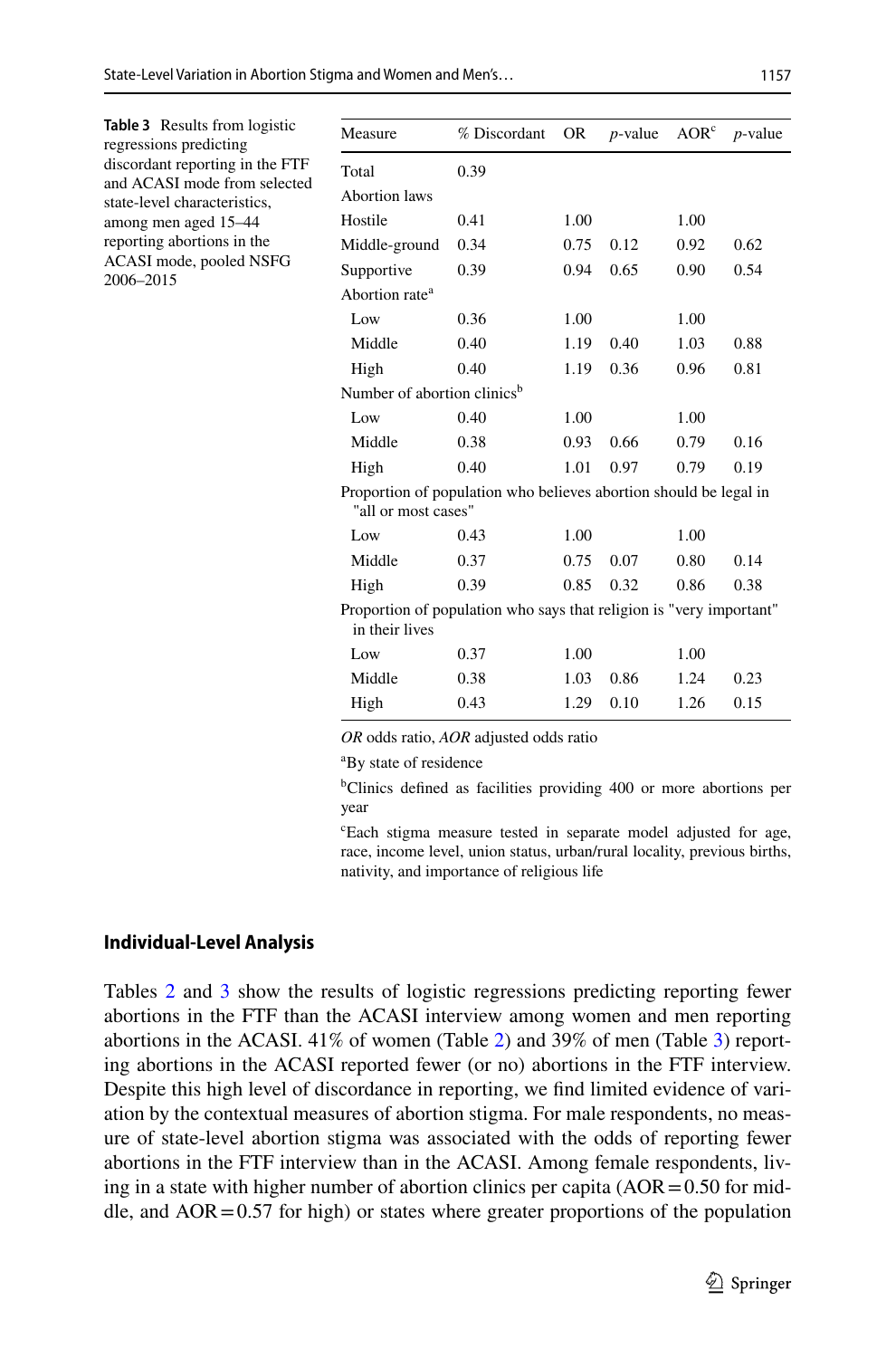believed abortion should be legal in most or all cases  $(AOR = 0.66)$  was associated with lower odds of giving a discordant report in the FTF interview, suggesting they felt less sensitivity around reporting. The impact of adjusting for individual-level characteristics was small; adjusted and unadjusted odds ratios for almost all contextual measures were broadly similar. Results describing variation in discordant reports by individual-level sociodemographic characteristics are available in supplementary Table S1.

### **Discussion**

This study is the frst to explore state-level correlates of the substantial abortion underreporting found in the NSFG; however, we fnd no evidence that state-level measures of abortion stigma drive variation in underreporting as compared to external counts. At the aggregate level, there were no signifcant diferences in reporting by any of our state-level measures; instead, abortion reporting was uniformly poor.

While we cannot assess the completeness of men's reports using external data, at the individual-level we fnd similar levels of discordancy between ACASI and FTF reports among women and men. Regardless of gender, about 40% of respondents who report an abortion in the ACASI did not fully report in the FTF interview. Men's increased reporting in the ACASI as compared to the less private FTF interview suggests that they also experience abortion as a sensitive behavior. This has serious implications for research using men's abortion reports, and may challenge the theoretical construction of abortion stigma, which has generally conceptualized it as being rooted in ideals of womanhood. The identifcation of underreporting among men is a new contribution of this research and highlights potential similarities in men's and women's perception of abortion stigma and its impact on reporting in social surveys. This complements prior work in this area, which has found that men who disclose abortions to others are no more likely to receive positive or mixed reactions than women (Cowan, [2017](#page-11-11)).

Among women, at the individual level, for some indicators there was evidence that improvements in abortion reporting in ACASI as compared to the FTF interview was larger in states with more stigma. This suggests that the additional privacy and confdentiality aforded by ACASI was of greater importance to women living in states where they were exposed to greater structural stigma. Where abortion was less visible (through fewer clinics) or faced more negative public opinion, women were more likely to conceal their abortion from the survey interviewer. These fndings further the conclusion of Lindberg and Scott [\(2018](#page-12-6)) that "the usefulness of ACASI varies in relationship to the social context and its relative efectiveness should not be assumed to be static." The other three structural measures we tested showed no association with women's reporting across survey modes, and none of the measures were signifcantly associated with the patterns of men's reporting. A key limitation of the individual-level analysis for both genders is that it misses abortions that are not reported in either mode. Still, prior research interprets diferences in reporting between modes as an indicator of the sensitivity of abortion (Peytchev et al., [2010](#page-12-7)).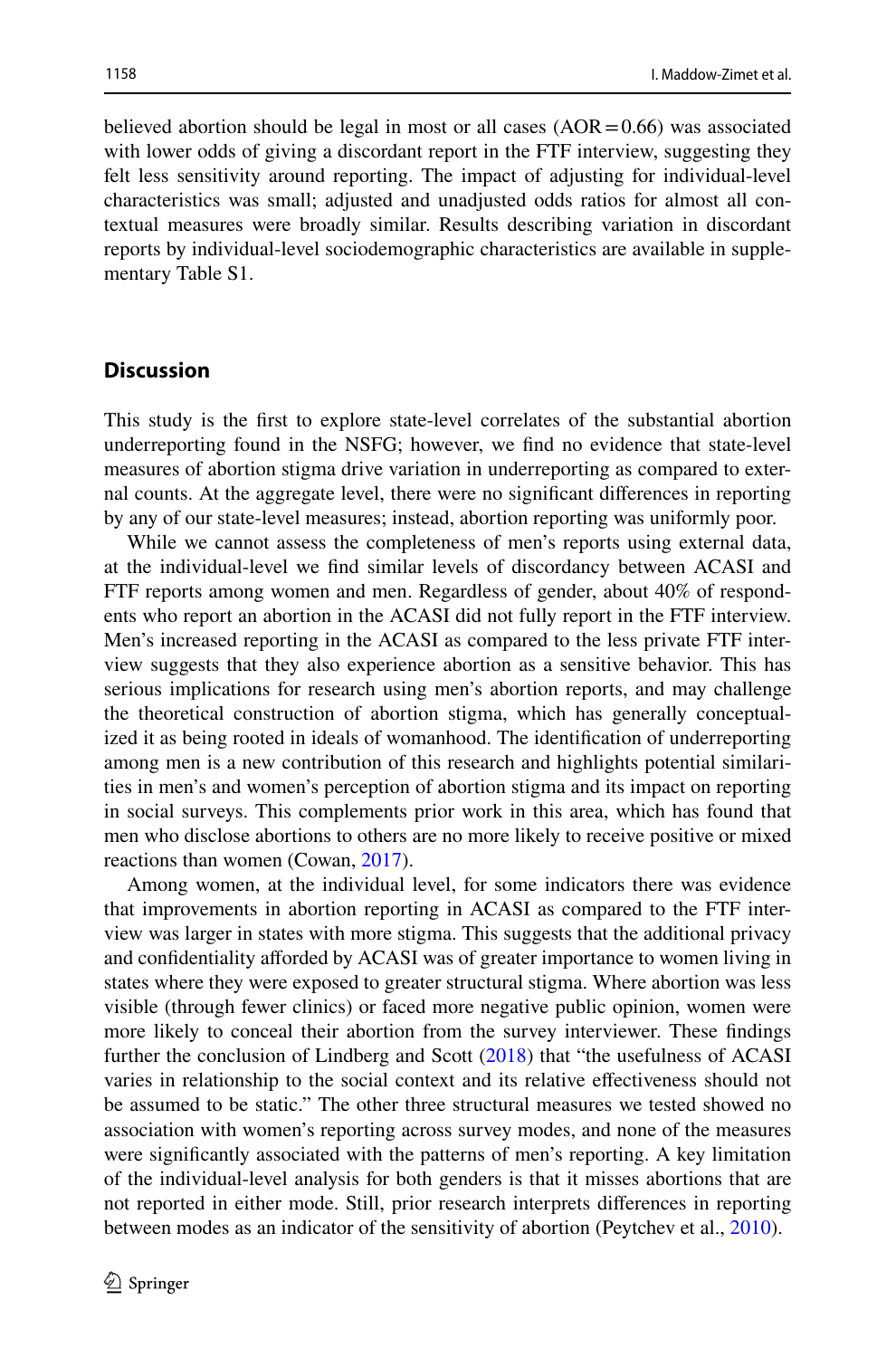Our study has several other limitations. Because of restrictions on what external data could be merged into the restricted-use NSFG data fles, we recoded our continuous stigma measures into broad categories, which could have led to a loss of power It also is possible that the measures of state-level structural stigma that we selected were inadequate proxies for the true variation in abortion stigma that people experi-ence based on where they live.<sup>[5](#page-10-0)</sup> Ideally, abortion stigma would be measured using validated scales; some prior work in this area has embedded these scales in national surveys, but not with sample sizes or survey designs that permitted stable estimation at subnational levels (Hanschmidt et al., [2016\)](#page-11-2). In addition, the state may be the wrong geographical level of infuence. We could not assess stigma's impact on reporting at lower levels of geography because of the lack of corresponding external counts, but this seems like a fruitful avenue for future work.

The quality of abortion reporting in the NSFG for both women and men is poor; regardless of where in the country they live, they do not fully report their abortion experiences. The limited variation in the completeness of reporting across the statelevel measures of stigma does not mean that abortion stigma is not prevalent in the USA; high levels of stigma surrounding abortion experiences have been extensively documented (Hanschmidt et al., [2016](#page-11-2)). The overall high levels of abortion underreporting that we fnd in the NSFG may themselves be considered a marker of stigma, as is the improved reporting with ACASI. Overall, the impact of this stigma on data quality is extensive; even data from states with the least evidence of structural stigma are incomplete and fawed. Improved approaches to asking sensitive survey questions are needed, and focusing on designing new questions, improved training of interviewers, or adaptation of computer-based survey modes may prove fruitful. More directly, reducing abortion stigma would improve not only survey data, but individuals' lives and well-being.

**Supplementary Information** The online version contains supplementary material available at [https://doi.](https://doi.org/10.1007/s11113-021-09657-4) [org/10.1007/s11113-021-09657-4](https://doi.org/10.1007/s11113-021-09657-4).

**Acknowledgements** The authors thank Sheila Desai, Megan Kavanaugh, and Alicia VandeVusse for their comments on this article and would like to express their gratitude to Jing Tian for her assistance at the Research Data Center. Funding was provided by the Eunice Kennedy Shriver National Institute of Child Health and Health Development (NIH Award R01HD084473). The fndings and conclusions in this paper are those of the authors and do not necessarily represent the views of the Research Data Center, the National Center for Health Statistics, or the Centers for Disease Control and Prevention.

**Funding** Funding was provided by the Eunice Kennedy Shriver National Institute of Child Health and Health Development (NIH Award R01HD084473).

**Data Availability** Public use data fles for the NSFG are available at [https://www.cdc.gov/nchs/nsfg/](https://www.cdc.gov/nchs/nsfg/index.htm) [index.htm](https://www.cdc.gov/nchs/nsfg/index.htm). Analyses in this manuscript use restricted contextual data only available through the NCHS Research Data Center.

**Code Availability** Upon request.

<span id="page-10-0"></span><sup>&</sup>lt;sup>5</sup> These state groupings did not mask larger regional differences; we found no differences in abortion reporting by a four-category geographic region measure.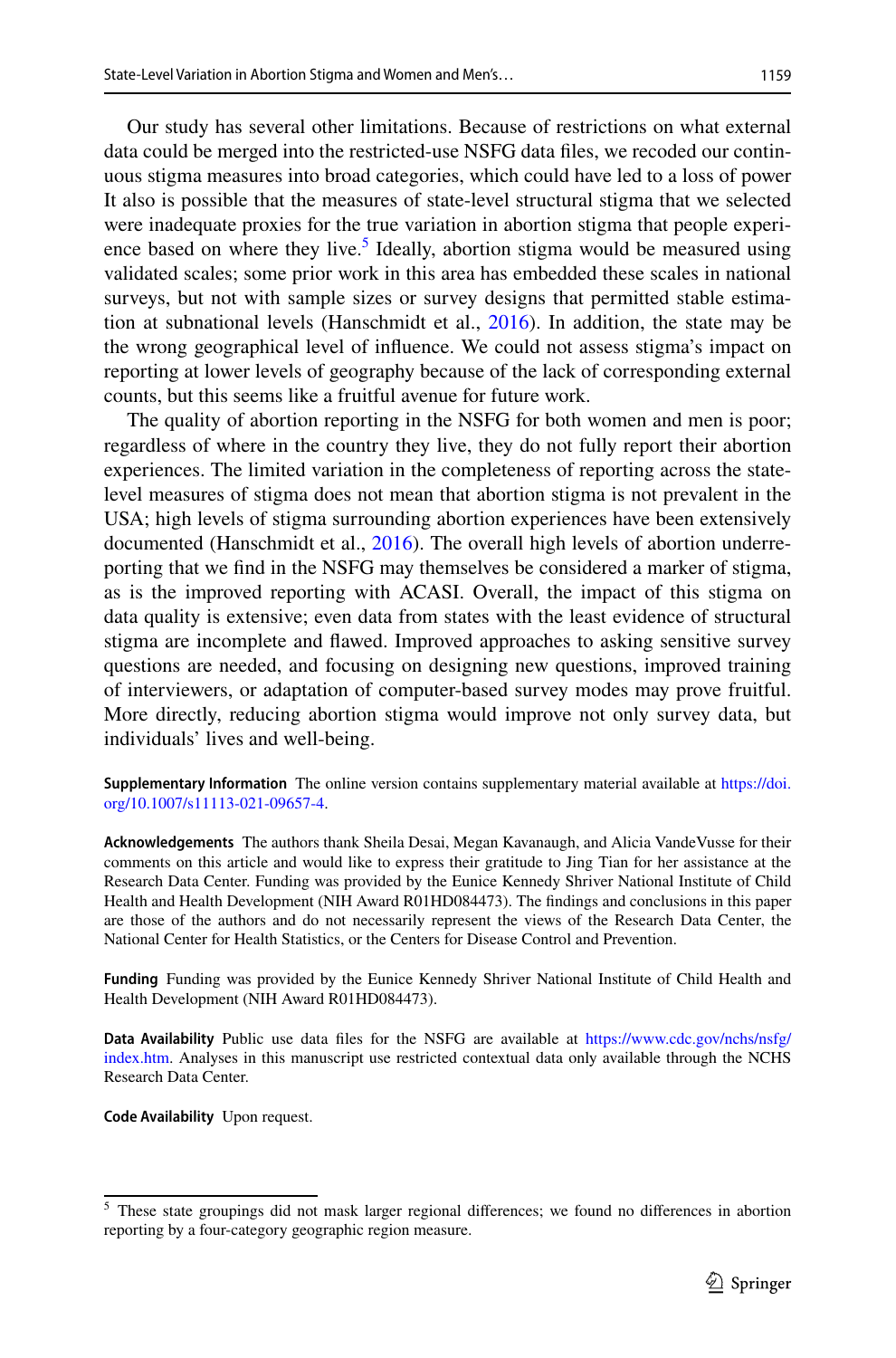#### **Declarations**

**Confict of interest** The authors declare that they have no confict of interest.

**Ethical Approval** Data collection for the National Survey of Family Growth was approved by the NCHS Research Ethics Review Board. Analysis of de-identifed data from the survey is exempt from the federal regulations for the protection of human research participants. Analysis of restricted data through the NCHS Research Data Center is also approved by the NCHS ERB.

**Open Access** This article is licensed under a Creative Commons Attribution 4.0 International License, which permits use, sharing, adaptation, distribution and reproduction in any medium or format, as long as you give appropriate credit to the original author(s) and the source, provide a link to the Creative Commons licence, and indicate if changes were made. The images or other third party material in this article are included in the article's Creative Commons licence, unless indicated otherwise in a credit line to the material. If material is not included in the article's Creative Commons licence and your intended use is not permitted by statutory regulation or exceeds the permitted use, you will need to obtain permission directly from the copyright holder. To view a copy of this licence, visit [http://creativecommons.org/licen](http://creativecommons.org/licenses/by/4.0/) [ses/by/4.0/](http://creativecommons.org/licenses/by/4.0/).

# **References**

- <span id="page-11-5"></span>Cowan, S. K. (2014). Secrets and misperceptions: The creation of self-fulflling illusions. *Sociological Science, 1*, 466–492. <https://doi.org/10.15195/v1.a26>
- <span id="page-11-11"></span>Cowan, S. K. (2017). Enacted abortion stigma in the United States. *Social Science & Medicine, 177*, 259–268. <https://doi.org/10.1016/j.socscimed.2017.01.011>
- <span id="page-11-4"></span>Cowan, S. K., Wu, L. L., Makela, S., & England, P. (2016). Alternative estimates of lifetime prevalence of abortion from indirect survey questioning methods. *Perspectives on Sexual and Reproductive Health, 48*(4), 229–234. <https://doi.org/10.1363/48e11216>
- <span id="page-11-8"></span>Frohwirth, L., Coleman, M., & Moore, A. M. (2018). Managing religion and morality within the abortion experience: qualitative interviews with women obtaining abortions in the U.S. *World Medical & Health Policy, 10*(4), 381–400. <https://doi.org/10.1002/wmh3.289>
- <span id="page-11-6"></span>Gold, R., & Nash, E. (2012). *Troubling trend: more states hostile to abortion rights as middle ground shrinks*. Washington, DC: Guttmacher Institute.
- <span id="page-11-9"></span>Guttmacher Institute. (2018). Abortions by state of residence. Guttmacher Data Center. [https://data.](https://data.guttmacher.org/states/table?topics=69&dataset=data) [guttmacher.org/states/table?topics=69&dataset=data.](https://data.guttmacher.org/states/table?topics=69&dataset=data) Accessed 14 November 2019
- <span id="page-11-2"></span>Hanschmidt, F., Linde, K., Hilbert, A., Riedel- Heller, S. G., & Kersting, A. (2016). Abortion stigma: A systematic review. *Perspectives on Sexual and Reproductive Health, 48*(4), 169–177. [https://](https://doi.org/10.1363/48e8516) [doi.org/10.1363/48e8516](https://doi.org/10.1363/48e8516)
- <span id="page-11-3"></span>Hatzenbuehler, M. L., & Link, B. G. (2014). Introduction to the special issue on structural stigma and health. *Social Science & Medicine, 103*, 1–6.<https://doi.org/10.1016/j.socscimed.2013.12.017>
- <span id="page-11-0"></span>Houzard, S., Bajos, N., Warszwawski, J., de Guibert-Lantoine, C., Kaminski, M., Leridon, H., et al. (2000). Analysis of the underestimation of induced abortions in a survey of the general population in France. The European Journal of Contraception & Reproductive Health Care: The Offi*cial Journal of the European Society of Contraception, 5*(1), 52–60
- <span id="page-11-10"></span>Jatlaoui, T. C. (2018). Abortion surveillance—United States, 2015. *MMWR. Surveillance Summaries*. <https://doi.org/10.15585/mmwr.ss6713a1>
- <span id="page-11-7"></span>Jones, R. K., & Jerman, J. (2017). Abortion incidence and service availability In the United States, 2014. *Perspectives on Sexual and Reproductive Health, 49*(1), 17–27. [https://doi.org/10.1363/](https://doi.org/10.1363/psrh.12015) [psrh.12015](https://doi.org/10.1363/psrh.12015)
- <span id="page-11-1"></span>Jones, R., & Kost, K. (2007). Underreporting of induced and spontaneous abortion in the United States: An analysis of the 2002 National Survey of Family Growth. *Studies in Family Planning, 38*(3), 187–197